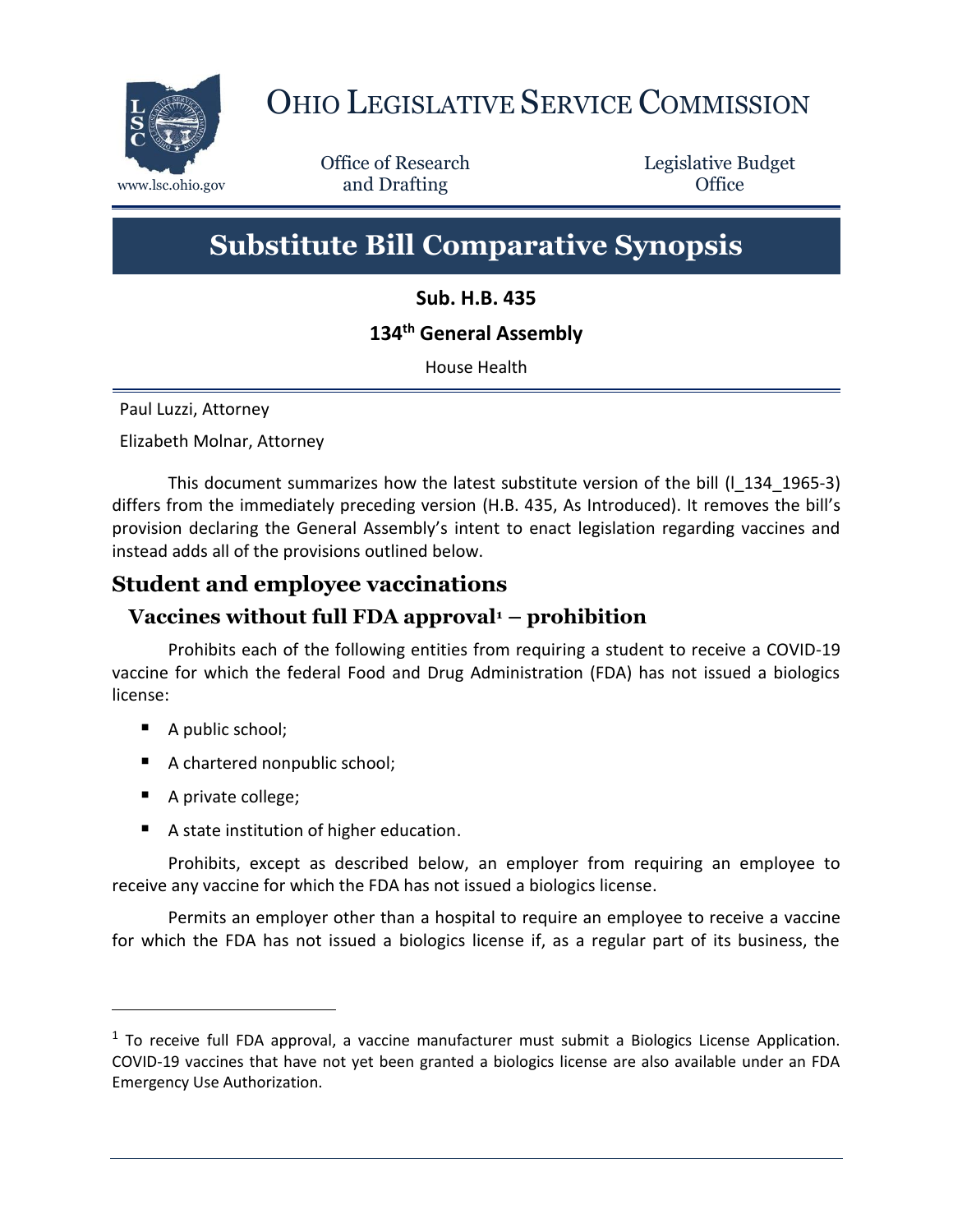employer conducts research on, develops, handles, administers, transports, or stores infections organisms.

Specifies that a biologics license is not the same as an emergency use authorization granted by the FDA.

#### **Fully approved COVID-19 vaccines required by schools and employers**

If a school, college, university, or employer requires a student or employee to receive a COVID-19 (fully approved) vaccine, permits the student or employee to satisfy the requirement by receiving either that vaccine or another COVID-19 vaccine that has been granted an emergency use authorization.

#### **Available exemptions**

Exempts a student or an employee employed by the employer on or before the bill's effective date from the COVID-19 vaccination requirement for any of the following reasons:

- Medical contraindications:
- Natural immunity;
- Reasons of conscience, including religious convictions.

Specifies that the exemptions are not available to a student who, as part of the student's course of study, undergoes instruction or training at either of the following owned or operated by, or affiliated with, a private college or state university:

- A children's hospital;
- An intensive care or critical care unit of a hospital.

Specifies that the exemptions are not available to an employee to whom either of the following apply:

- The employee is employed in a children's hospital or a hospital intensive care or critical care unit;
- The employee begins employment after the bill's effective date.

Specifies that the bill does not limit, diminish, or affect limitations on employer vaccine requirements contained in state and federal law.

#### **Claiming an exemption**

To claim an exemption for a medical contraindication, requires the student or employee to submit to the school, college, university, or employer a written statement signed by the student's or employee's primary care provider.

To claim an exemption for reasons of conscience, including religious convictions, requires the student or employee to submit to the school, college, university, or employer a written statement.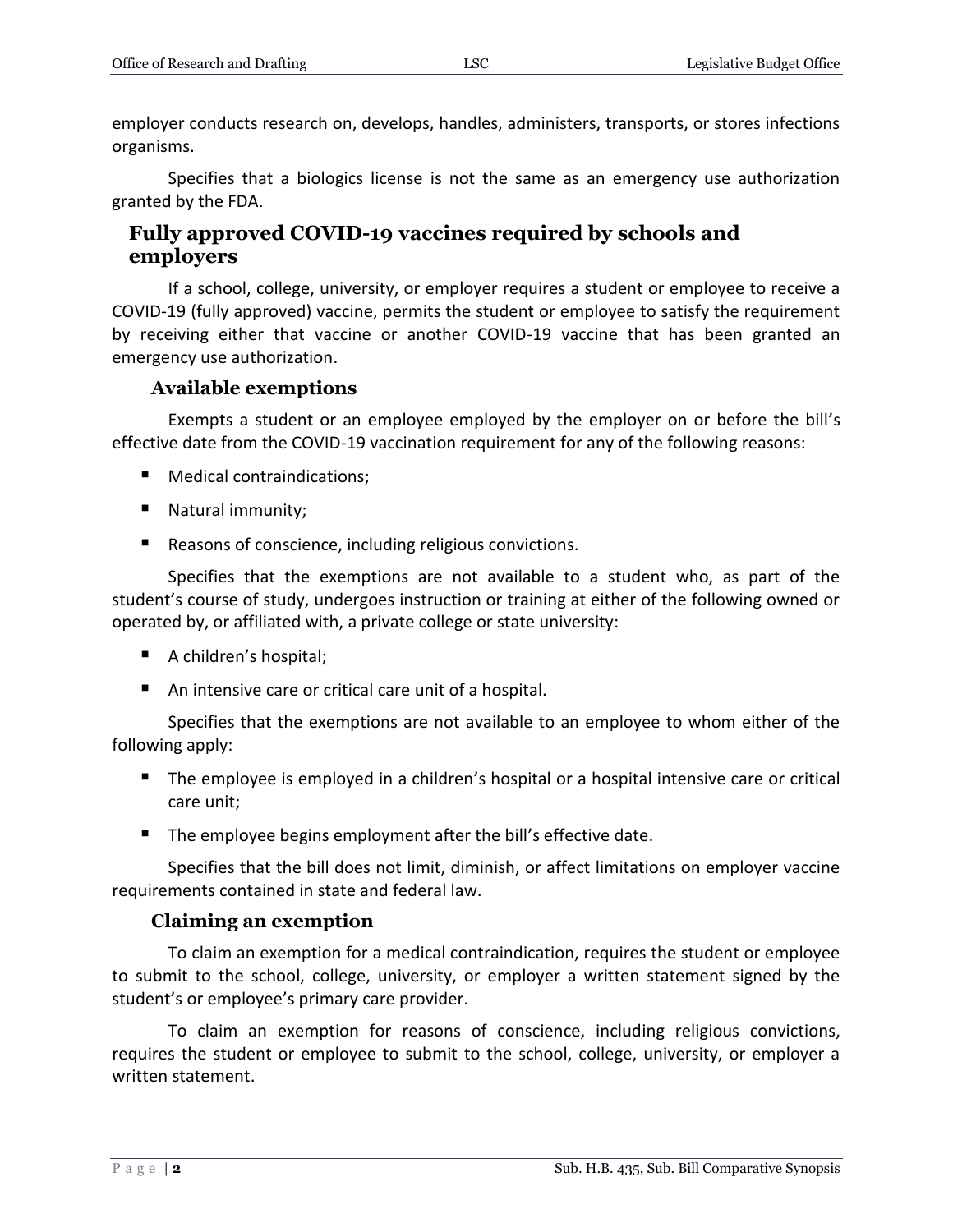Also specifies that the student or employee is not required to submit any additional information beyond the written statement in order to claim the foregoing exemptions.

In the case of an exemption for natural immunity, requires the student or employee to submit to the school, college, university, or employer written documentation that the student or employee has been tested for the presence of COVID-19 antibodies in a form or manner recognized by the medical community and at the time of testing, had antibodies in an amount at least equal to or greater than those conferred by a COVID-19 vaccine for which the FDA has issued a biologics license.

Requires the Ohio Department of Health to adopt rules establishing the frequency with which a student or employee must be retested for the presence of COVID-19 antibodies.

Specifies that until the rules are adopted, the student or employee is not required to submit any additional information beyond the initial written documentation.

#### **Costs of demonstrating natural immunity**

Specifies that in the case of a student or employee who is exempt from COVID-19 vaccination because of natural immunity, the student or employee is responsible for any costs or fees associated with demonstrating natural immunity to the school, private college, state institution of higher education, or employer.

#### **Costs of mitigation measures**

States that a student, employee, or prospective employee who is exempt from COVID-19 vaccination is not responsible for any costs or fees associated with measures required by the school, college, university, or employer to prevent the spread of disease, including testing for active infection and masking.

## **Collective bargaining**

Specifies that the prohibitions and requirements regarding employee COVID-19 vaccinations do not impede or diminish collective bargaining rights with respect to terms and other conditions of employment related to vaccines.

Prohibits COVID-19 vaccine-related provisions of a collective bargaining agreement entered into before, on, or after the bill's effective date from applying to a person who is not a party to the agreement.

## **Employee and student remedies**

Permits a private sector or public sector employee who believes an employer has violated the bill to seek relief through continuing law procedures applicable to state employment discrimination claims, but limits available remedies to a cease and desist order and back pay, and, for the prevailing party reasonable attorney's fees.

Allows a public sector employee to elect to pursue a mandamus action rather than an action based on employment discrimination, and permits the court to award reasonable attorney's fees.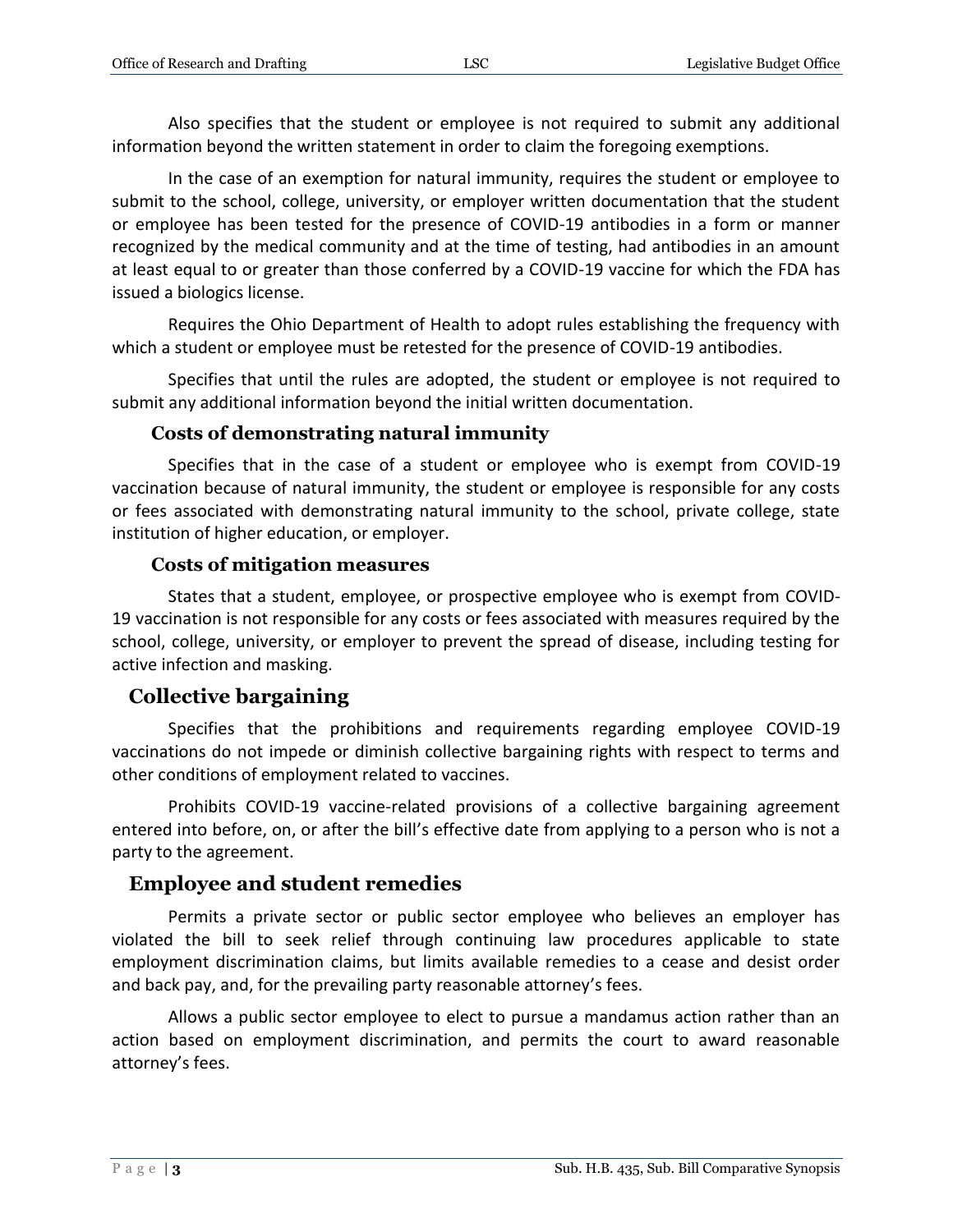Also authorizes a student to bring a mandamus action in the event a school, private college, or state university violates the bill's provisions, and permits the court to award reasonable attorney's fees.

#### **Sunset clause**

Specifies that the bill's provisions related to student and employee vaccinations sunset on June 30, 2023.

# **Workers' compensation and employer-mandated vaccines**

Expressly states that an injury caused by receiving an employer-mandated COVID-19 vaccine is an injury covered by the Workers' Compensation Law.

For claims arising during the period between the bill's effective date and June 30, 2023, prohibits a person from receiving workers' compensation for an injury caused by an employermandated COVID-19 vaccine if the person receives compensation for the same injury under the federal Vaccine Injury Compensation Program or the Countermeasures Injury Compensation Program.

Allows, if a person does receive compensation or benefits under the Workers' Compensation Law and compensation under either federal program, the Administrator of Workers' Compensation or a self-insuring employer to collect the amount of compensation or benefits paid to the person and any interest, attorney's fees, and costs the Administrator or the self-insuring employer incurs in collecting that payment.

#### **Vaccine passports**

Prohibits a facility owned by a political subdivision or state agency from requiring an individual to show proof of vaccination against COVID-19 in order to gain admission to or enter the facility.

Defines proof of COVID-19 vaccination to include a paper document or digital application, including a scannable code.

## **Emergency medical technicians – COVID-19 tests**

Codifies provisions of S.B. 310 from the 133<sup>rd</sup> General Assembly (expired May 1, 2021) authorizing emergency medical technicians at the basic, intermediate, and paramedic levels who have received proper training to (1) administer COVID-19 tests and (2) collect and label test specimens.

# **Qualified civil immunity**

Extends through June 30, 2023, the provisions of H.B. 606 of the 133rd General Assembly (expiring September 30, 2021), which grant temporary qualified civil immunity for (1) health care and emergency services provided during a government-declared disaster or emergency and (2) exposure to or transmission or contraction of certain coronaviruses.

Includes a hearing aid dealer and hearing aid fitter within H.B. 606's definition of a health care provider.